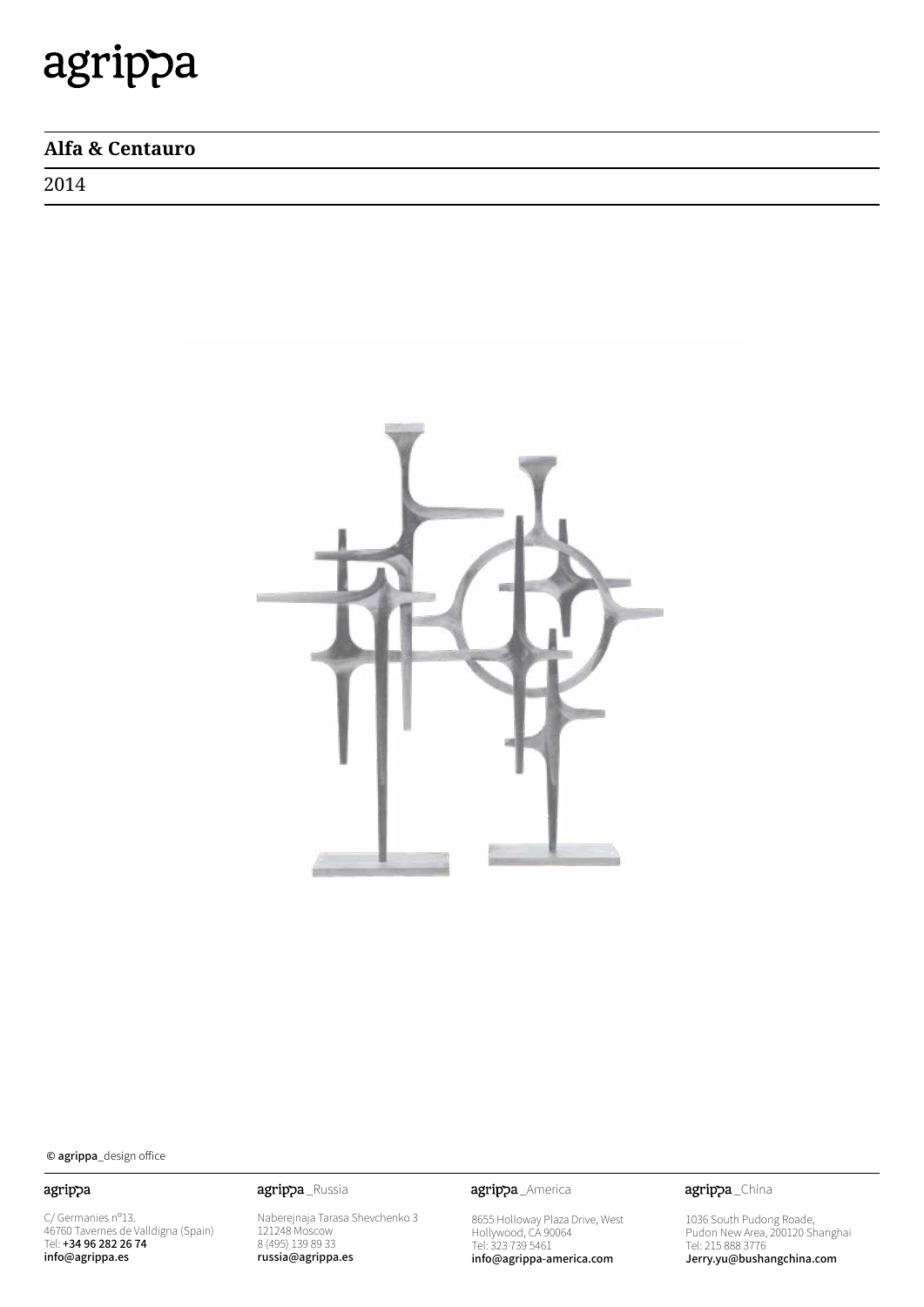| Alfa & Centauro |  |
|-----------------|--|
|-----------------|--|

2014

The aluminum of the Alfa & Centauro Candelabra is cut with high pressure water and will add interesting geometrical feature to its surroundings.

Alfa & Centauro son un juego de esculturas realizadas en aluminio macizo y construidas por un escultor, su proceso de soldado y doblaje es totalmente hecho a mano. Su diseño explica la excepcionalidad de esta estrella binaria que orbita alrededor de un centro común.

| Shipment information                       | Alfa & Centauro                               |
|--------------------------------------------|-----------------------------------------------|
| Qty                                        | l box                                         |
| Volume                                     | 0,40 m <sup>3</sup> / 14,48 ft <sup>3</sup>   |
| Gross weight                               | 25 kg. / 55,11 lb.                            |
| Item dimension<br>(width x depth x height) | 72 x 46 x 120 cm.<br>28,34" x 18,11" x 47,24" |



© agrippa \_design office

#### agrippa

C/ Germanies nº13. 46760 Tavernes de Valldigna (Spain) Tel: +34 96 282 26 74 info@agrippa.es

Naberejnaja Tarasa Shevchenko 3 121248 Moscow 8 (495) 139 89 33 russia@agrippa.es

\_Russia \_America

8655 Holloway Plaza Drive, West Hollywood, CA 90064 Tel: 323 739 5461 info@agrippa-america.com

agrippa\_China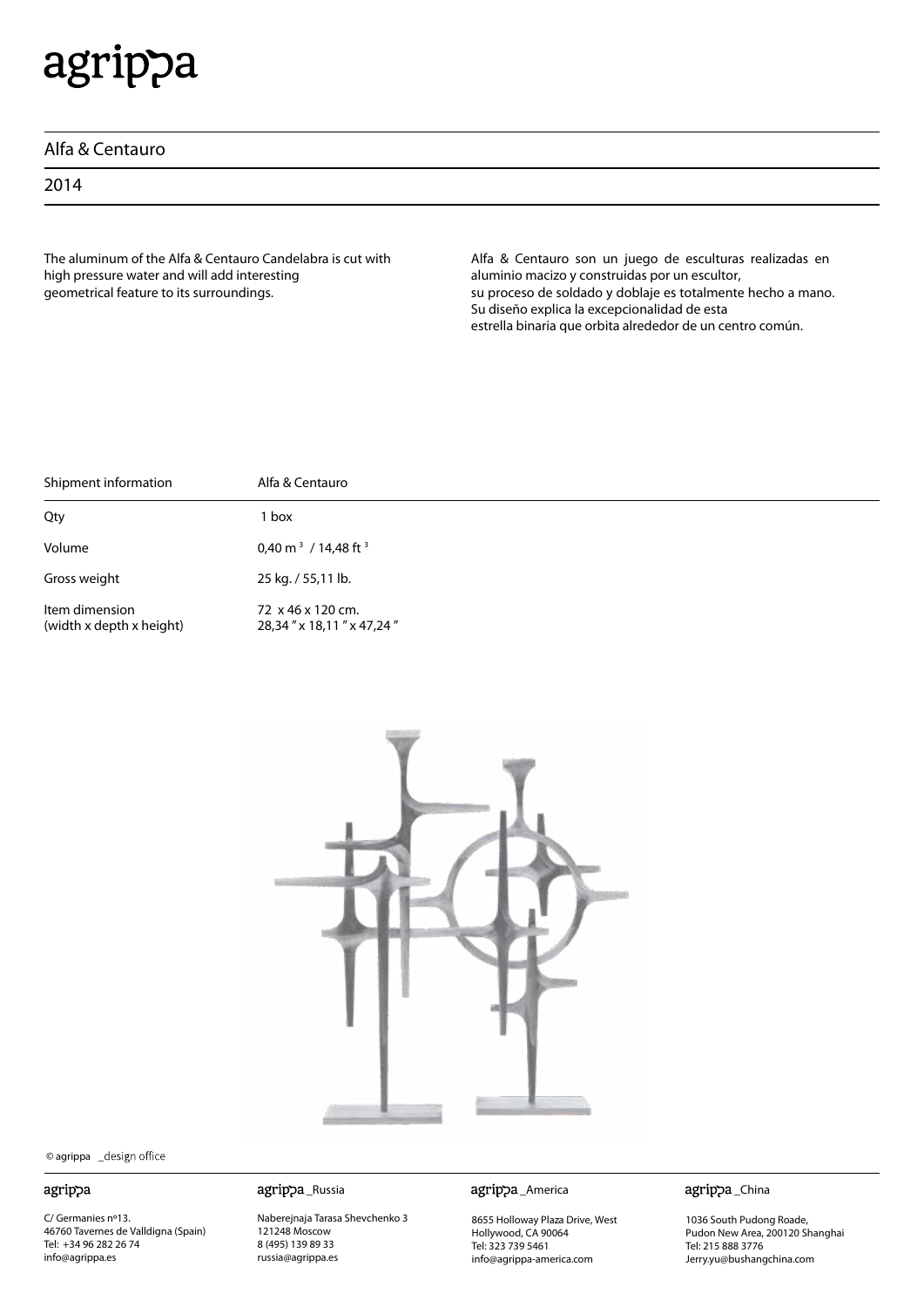### **Alfa & Centauro**

Alfa

2014



© agrippa

#### agrippa

C/ Germanies nº13. 46760 Tavernes de Valldigna (Spain) Tel: +34 96 282 26 74 info@agrippa.es

Naberejnaja Tarasa Shevchenko 3 121248 Moscow 8 (495) 139 89 33 russia@agrippa.es

agrippa\_Russia agrippa\_America

8655 Holloway Plaza Drive, West Hollywood, CA 90064 Tel: 323 739 5461 info@agrippa-america.com

agrippa\_China